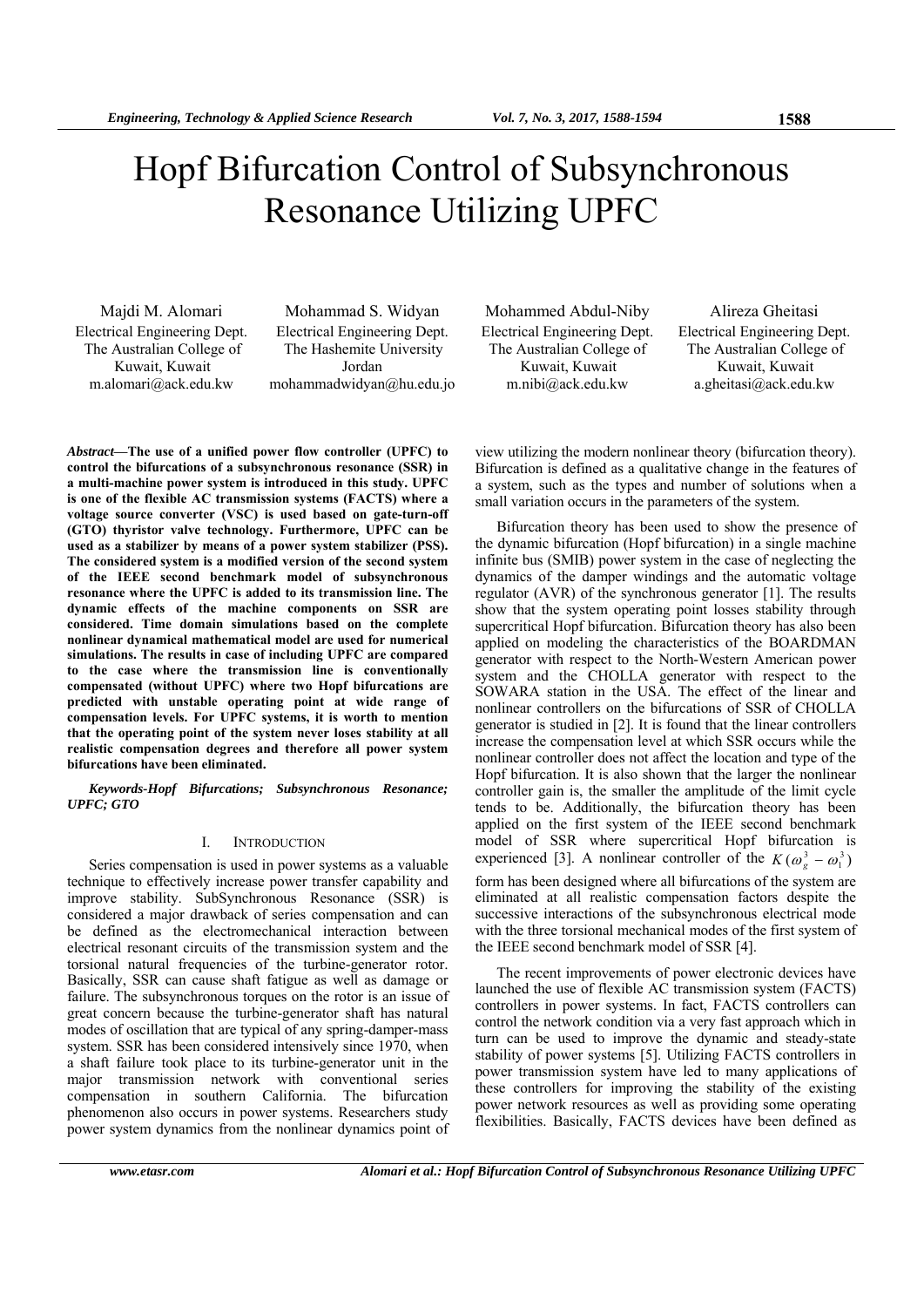"alternating current transmission system incorporating power electronic-based and other static controllers to enhance controllability and increase power transfer capability" [6]. The most familiar and common FACTS devices are thyristorcontrolled series capacitor (TCSC), static synchronous compensator (STATCOM), static synchronous series compensator (SSSC), static var compensator (SVC) and unified power flow controller (UPFC)  $[6 - 7]$ . Technically, each of these devices has specific limitations, characteristics and features. In power systems, UPFC is considered as a powerful technique based on economic and technical considerations for controlling active and reactive power flows in a transmission line as well as the bus voltage. In addition, UPFC can be used as a stabilizer with the help of the power system stabilizer (PSS). Controlling the bifurcations of the first system of the IEEE second benchmark model using TCSC has been investigated [8]. It is found that the operating point of the system never loses stability at any realistic firing angle and therefore all bifurcations of the system are eliminated at all practical values of series compensation. Time domain simulations based on the nonlinear dynamical mathematical model after step reduction in the infinite bus voltage and input power coincide with the results of the bifurcation analysis. The effect of SSSC on the bifurcations of the SSR in power system has also been investigated where the effect of replacing the conventional compensation with SSSC is highlighted [9]. Varying the SSSC controller reference voltage changes the compensation degree. The results show that the operating point

of the system never loses stability at any realistic compensation degree in case of SSSC i.e. all bifurcations of the system have been eliminated. In this paper, the effect of incorporating the second system of the IEEE second benchmark model of SSR with UPFC on the Hopf bifurcation of the system is investigated which is considered as the main contribution of the paper where shunt current and series voltage controllers are considered as controllers for UPFC. The paper is constructed in the following manner: Section 2 describes the system under study and its nonlinear dynamical mathematical model including the system controllers. In section 3, the model of the UPFC with three-level VSC is outlined. Numerical simulation results in case of including UPFC as compared with the case of conventional compensation without UPFC are presented in section 4. Finally conclusions are drawn in section 5.

#### II. SYSTEM DESCRIPTION AND MATHEMATICAL MODEL

The system considered in this study is the second system of the IEEE second benchmark model of subsynchronous resonance (Figure 1) [10]. It is a two-machine infinite-bus (TMIB) power system connected to a single seriescompensated transmission line where the terminals of the two generators are connected at the same bus. The capacitive reactance varies in the range of 0 to 100% of the transmission line inductive reactance. UPFC is incorporated at the end of the transmission line injecting certain amounts of voltage after the capacitive reactance.



Fig. 1. Electrical system under study (modified version of second system of the IEEE second benchmark model of SSR

The electro-mechanical systems of the two generators and the data of the electrical and mechanical systems are provided in [10]. Each generator is represented in its own rotor frame of reference with the proper transformations as the substitution of the two generators in one equivalent generator will change the resonance characteristics. The electrical system consists of the nonlinear dynamical mathematical model of the two synchronous generators and that of the transmission line in dq stationary reference frame related to the d-axis stator winding, q-axis stator winding, d-axis rotor field winding, q-axis rotor damper winding and d-axis rotor damper winding utilizing Park's transformation. Each section of the mechanical system of the two generators is represented by second order ordinary differential equation (swing equation) which is presented in state space model as two first order ordinary differential equations. The mathematical model of the electrical and mechanical systems is given in [11]. As a result, this systems can be mathematically represented as a set of first order nonlinear ordinary differential equations with the compensation factor  $(\mu = X_c / X_L)$  as a bifurcation parameter. Hence, bifurcation theory can be applied to this nonlinear dynamical system which can be written in the following form:

$$
\frac{dx}{dt} = F(x; \mu) \tag{1}
$$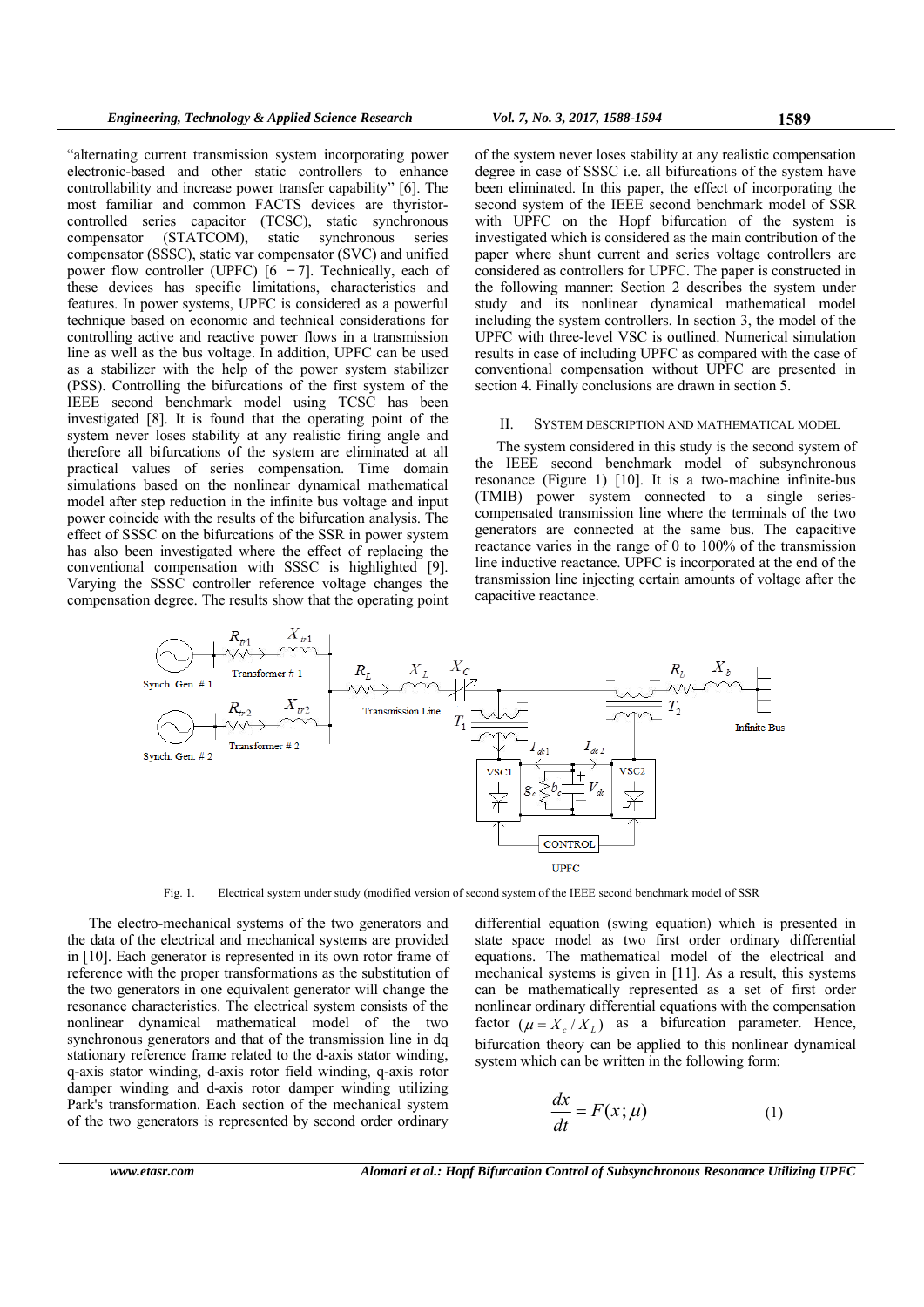where *x* is the vector of state variables  $x_1, x_2, ..., x_n$ , *n* is an integer number representing the number of state variables, *F* is the field vector and  $\mu$  is the control parameter of the system which is in this study is the transmission line compensation degree.

Unified power flow controller (UPFC) is a FACTS device utilizing a voltage source converter (VSC). It depends on gateturn-off (GTO) thyristor valve technology and can be designed as a coordinated combination of a static synchronous series compensator (SSSC) and a static synchronous compensator (STATCOM), which uses the same technology, coupled through a common DC voltage link [12-22]. UPFC is a multifunctional FACTS controller where its primary duty is to control the power flow [23]. The secondary functions of the UPFC are voltage control, transient and steady-state stability improvement and oscillation damping. Recently, there is a rising attention in studying UPFC which includes its modeling [24], its effect on controlling the power flow [25] and its capability to improve system transient stability [26]. However, so far, little work has been done to investigate the effect of UPFC on SSR problems. Damping the oscillations of The IEEE first benchmark system of SSR using UPFC has been examined [27]. A compensator utilizing specific technique based on model control theory with two feedback signals is employed to generate two supplementary damping signals.

The two port voltages of UPFC are regulated through control of shunt current and series real voltage as shown in Figure 2. Moreover, it has various operating control modes such as line impedance compensation, voltage and power regulation. The UPFC is realized by two three-level 12-pulse voltage source converters (VSC). It consists of a shunt connected voltage source converter (VSC1) and a series connected voltage source converter (VSC2). VSC2 injects a series voltage while VSC1 is controlled to inject reactive current. The series and shunt branches of UPFC can generate/absorb reactive power independently and the two branches can exchange active power. The injection of series reactive voltage provides active series compensation while the injection of the shunt reactive current can be controlled to regulate the voltage at the bus where VSC1 is connected. The injection of series real voltage (in-phase with the line current) can be controlled to regulate the reactive power in the line or the voltage at the output port of the UPFC. UPFC can be viewed as a two port device on a single phase basis [28].





*www.etasr.com Alomari et al.: Hopf Bifurcation Control of Subsynchronous Resonance Utilizing UPFC* 

## III. MATHEMATICAL MODEL OF UPFC AND ITS **CONTROLLERS**

## *A. Mathematical Model of UPFC*

Typically, the converter in the power circuit of a UPFC is either a multi-pulse or a multi-level configuration. In UPFC, it is considered to change the magnitude of AC output voltage of the converter without varying the magnitude of the dc voltage. This can be accomplished by utilizing pulse width modulation (PWM) with two-level topology which demands higher switching frequency and leads to increased losses. The objective can be accomplished by varying dead angle *β* with fundamental switching frequency of the three-level converter topology [29]. The converters that allow the variation of both magnitude and the phase angle of the converter output voltage are classified as type-1 converters [30]. In this study, a combination of multi-pulse and three-level configuration is used [31]. The three-level converter topology is considered to reduce the harmonic distortion on the aside [5, 29, 32-33]. Both the shunt and series branches of the UPFC contain 12-pulse converter with three-level poles. A special design of a converter operation by switching functions to improve a complete three-phase model of UPFC is considered [31].

UPFC can be designed by transforming the three-phase voltages and currents to D-Q variables using Park's transformation. This is can be done when switching functions are approximated by their fundamental frequency components neglecting [34]. As shown in Figure 2, the resistance and reactance of the interfacing transformer of shunt and series VSC are symbolized as *Rsh*, *Xsh*, *Rse* and *Xse*, respectively. The magnitude control of shunt and series converter output voltages  $V_{sh}^{i}$  and  $V_{se}^{i}$  are accomplished by modulating the conduction period affected by dead angles *βsh* and *βse* of individual converters while DC voltage is maintained constant. The shunt

$$
V_{sh}^{i} = \sqrt{V_{D(sh)}^{2} + V_{Q(sh)}^{2}}
$$
 (2)

converter output voltage  $V_{sh}^i$  can be written as:

$$
V_{D(sh)} = k_{m1} V_{dc} \sin(\theta_1 + \alpha) \tag{3}
$$

$$
V_{Q(sh)} = k_{m1} V_{dc} \cos(\theta_1 + \alpha)
$$
 (4)

Where  $k_{m1} = (2\sqrt{6}\pi)\rho_{sh} \cos(\beta_{sh})$  for a 12-pulse converter,  $\rho_{sh}$  is the transformation ratio of the interfacing transformer  $T_1$  and  $\alpha$  is the angle by which the fundamental component of shunt converter output voltage leads the port-1 voltage  $V_1$ .

On the other hand, the series converter output voltage  $V_s^t$ can also be written as:

$$
V_{se}^{i} = \sqrt{V_{D(se)}^{2} + V_{Q(se)}^{2}}
$$
 (5)

$$
V_{D(se)} = k_{m2} V_{dc} \sin(\theta_1 + \gamma)
$$
 (6)

$$
V_{Q(se)} = k_{m2} V_{dc} \cos(\theta_1 + \gamma)
$$
 (7)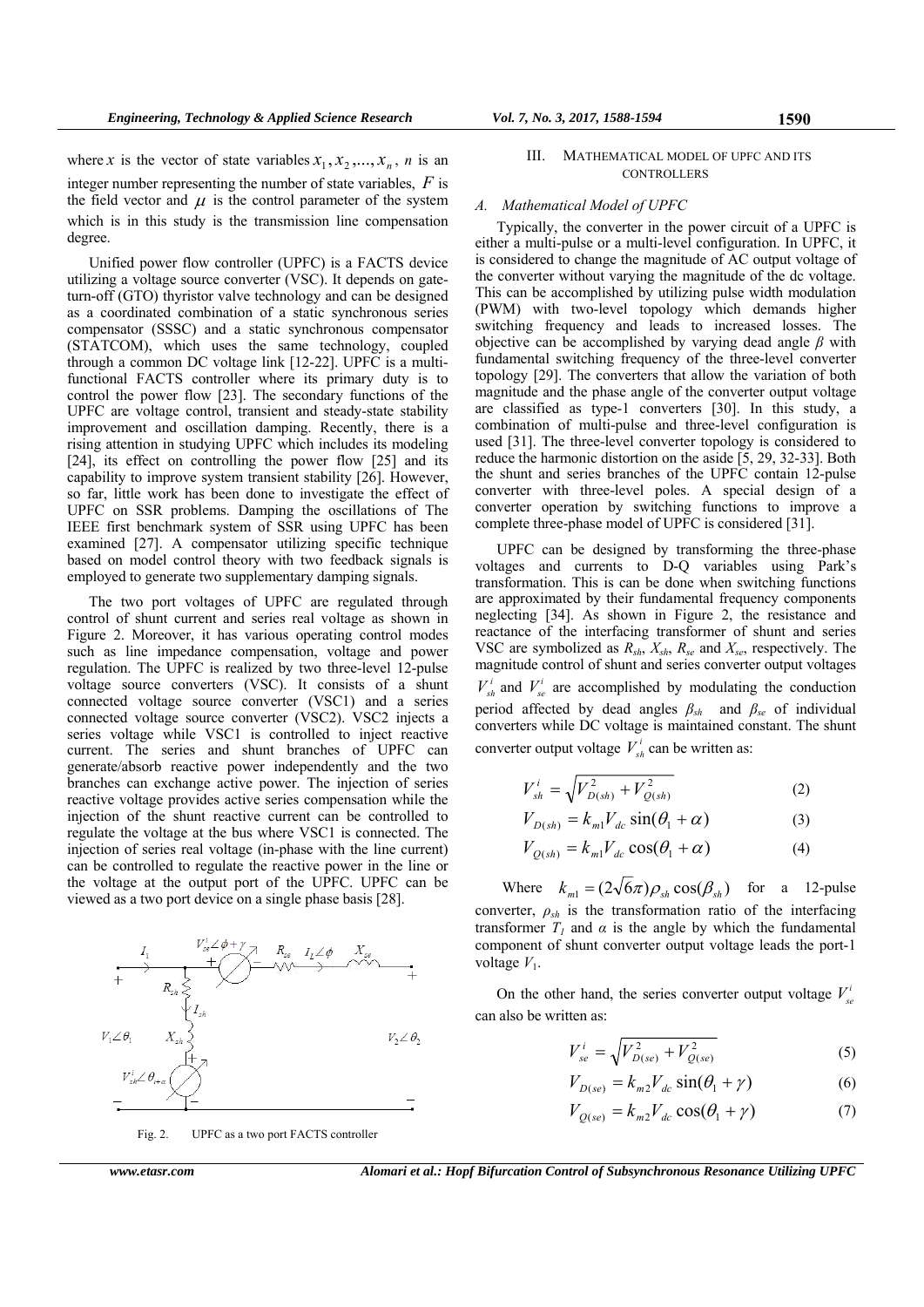where  $k_{m2} = (2\sqrt{6}p)r_{se} \cos(b_{se}), \rho_{se}$  is the transformation ratio of the interfacing transformer  $T_2$  and  $\gamma$  is the angle by which the fundamental component of series converter output voltage leads the port-2 current *Ι2*.The DC side capacitor can be mathematically described as:

$$
\frac{dV_{dc}}{dt} = -\frac{g_c \omega_B}{b_c} - I_{dc1} \frac{\omega_B}{b_c} - I_{dc2} \frac{\omega_B}{b_c}
$$
 (8)

where  $I_{dc} = -\left[k_{m1} \sin(q_{1} + a)I_{shD} + k_{m1} \cos(q_{1} + a)I_{shD}\right], I_{shD}$ and *Ish,Q* are D-Q components of the shunt converter current, respectively and:

$$
I_{dc2} = -[k_{m2} \sin(\phi + \gamma) I_{2,D} + k_{m2} \cos(\phi + \gamma) I_{2,Q}].
$$

# *B. Shunt Current Controller*

The real current drawn by the shunt VSC is controlled by phase angle  $\alpha$  and the reactive current by modulating the converter output voltage magnitude which depends on *βsh.* The dynamical equations of the shunt current control are presented in details in [28]. The schematic representation of type-1 controller for shunt current control is shown in Figure 3. In order to keep the port-1 voltage magnitude at the specified value, the reactive current reference of shunt converter can be maintained constant or regulated.



Fig. 3. Type-1 shunt current controller

In Figure 3, real and reactive currents can be represented as:

$$
I_{P(sh)} = I_{D(sh)} \sin(\theta_1) + I_{Q(sh)} \cos(\theta_1)
$$
 (9)

$$
I_{R(sh)} = -I_{D(sh)} \cos(\theta_1) + I_{Q(sh)} \sin(\theta_1) \quad (10)
$$

Where  $\alpha$  and  $\beta_{sh}$  are calculated as:

$$
\alpha = \tan^{-1} \left[ \frac{V_{R(sh),ord}}{V_{P(sh),ord}} \right] \qquad (11)
$$

$$
\beta_{sh} = \cos^{-1} \left[ \frac{\sqrt{V_{P(sh),ord}^2 + V_{R(sh),ord}^2}}{k \rho_{sh} V_{dc}} \right] \qquad (12)
$$

In the case the shunt VSC is drawing real current and inductive reactive current, (9) and (10) should be positive values.

# *C. Series Voltage Controller*

Figure 4 shows the type-1 controller structure for series converter. The independent injection of real and reactive voltage causes two operating combinations of series converter. The first one is about constant reactive voltage and port-2 voltage control while the second is about constant reactive voltage and constant resistance emulation.

The active power can be regulated and/or modulated by controlling series reactive voltage reference [35-37]. On the other hand, the reactive power in the line can be regulated by controlling series real voltage injection and this is equivalent to port-2 voltage control [28]. The voltage at port-2 of the UPFC is related to that at port-1 and the voltage injected by series VSC. For simplicity, the series transformer reactance is clubbed with the line impedance. The voltage relation is given by:

$$
V_2 = \sqrt{V_{D2}^2 + V_{Q2}^2} = \sqrt{(V_{D1} - V_{D(se)})^2 + (V_{D1} - V_{D(se)})^2}
$$
  
=  $\sqrt{(V_{P1} - V_{P(se)})^2 + (V_{R1} - V_{R(se)})^2}$  (13)

*www.etasr.com Alomari et al.: Hopf Bifurcation Control of Subsynchronous Resonance Utilizing UPFC*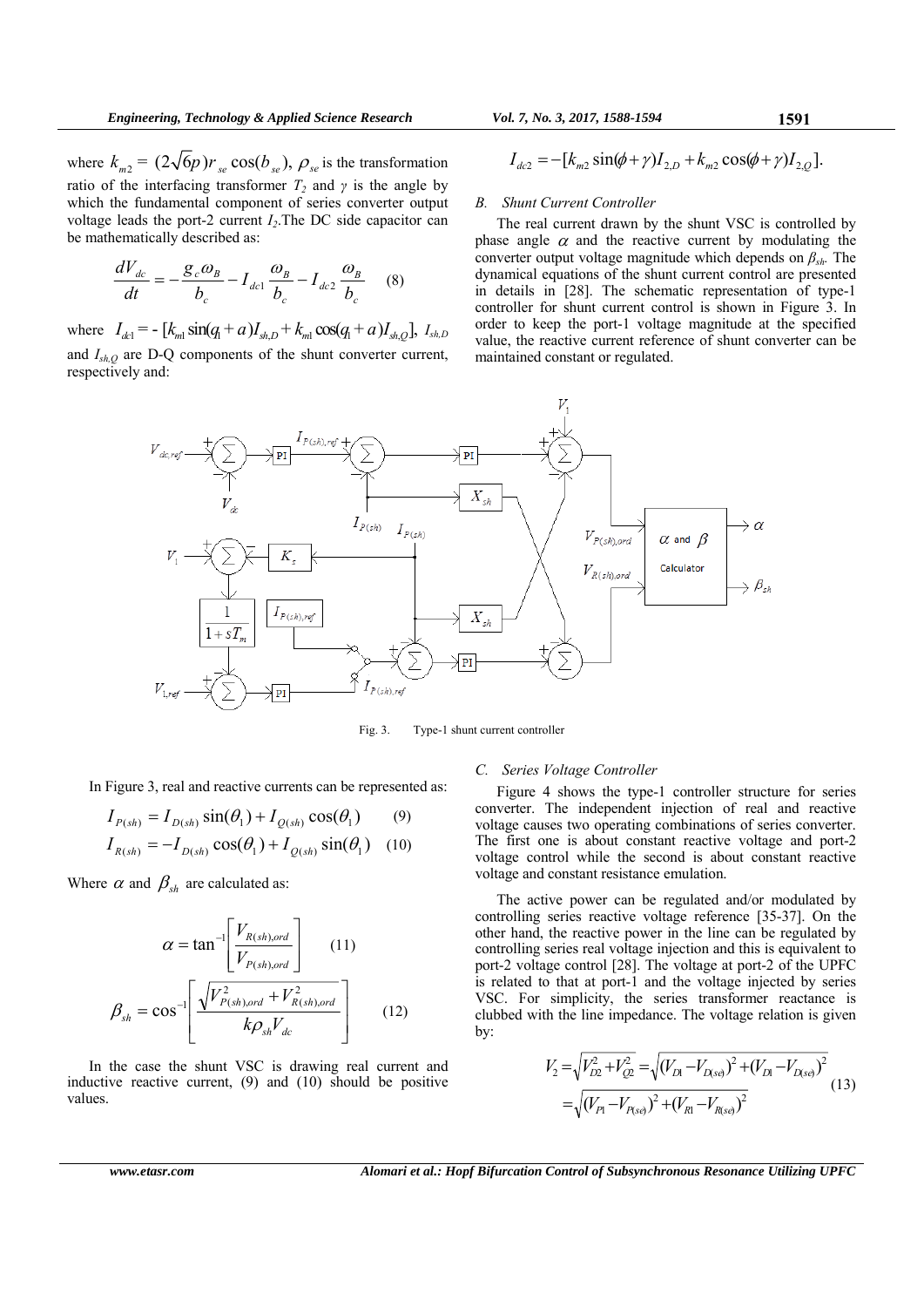where  $V_{PI}$  and  $V_{RI}$  are the in-phase and quadrature components of port-1 voltage  $V_I$  with respect to port-2 current and  $V_{P(se)}$  and  $V_{R(se)}$  are the in-phase and quadrature components of  $V_s^i$  with respect to port-2 current and can be written as:

$$
V_{P(se)} = V_{D(se)} \sin \phi + V_{Q(se)} \cos \phi \tag{14}
$$

$$
V_{R(se)} = V_{D(se)} \cos \phi + V_{Q(se)} \sin \phi \tag{15}
$$



Fig. 4. Type-1 Series voltage controller

 $V_{PI}$  and  $V_{RI}$  can be computed from  $V_{DI}$ ,  $V_{QI}$  and  $\phi$  by assuming  $V_{R(se)} = V_{R(se),ref}$ . Real voltage  $V_{P(se)}$  can be calculated to be injected to obtain desired magnitude of  $V_2$  as shown in Figure 4. In this case, there are two solutions of  $V_{P(se)}$ . The solution which has the lower magnitude is chosen. In Figure 4, *γ* and *βse* are expressed as:

$$
\gamma = \tan^{-1} \left[ \frac{V_{R(se),ord}}{V_{P(se),ord}} \right]
$$
(16)  

$$
\beta_{se} = \cos^{-1} \left[ \frac{\sqrt{V_{P(se),ref}^{2} + V_{R(se),ref}^{2}}}{k \rho_{se} V_{dc}} \right]
$$
(17)

## IV. NUMERICAL SIMULATIONS

### *A. System Response without UPFC*

 $\overline{1}$ 

This subsection presents the results of the numerical simulations when the power system has no UPFC. In this case, the mathematical model of the system is represented by 27 ordinary nonlinear coupled differential equations [11]. The synchronous generators are heavily loaded with an output active power of 0.9 pu and output reactive power of 0.43 pu. The response of the system with 1% initial disturbance on the speed of the generator at  $\mu$ =0.25 without UPFC is shown in Figure 5. It can be concluded that the operating point of the system is unstable. Figure 6 shows the bifurcation diagram of the power system in this case, which is the steady-state value of the first generator delta angle as function of the compensation degree. Two Hopf bifurcation points are predicted. The power system has a stable operating point to the left of  $H_1 \gg 0.1984$ and to the right of  $H_2 \gg 0.8241$  and an unstable operating point between  $H_1$  and  $H_2$ .



Fig. 5. Rotor speed of the generators at  $\mu$ =0.25 with 1% initial disturbance in rotor speed of the generators (without UPFC).

The operating point loses stability through subcritical Hopf bifurcation at  $H<sub>1</sub>$ . It returns to stability case in a reverse Hopf bifurcation at *H*<sub>2</sub>. In Hopf bifurcation, a pair of complex conjugate eigenvalues of the linearized model around the operating point transversally cross from left to right side of the complex plane or vice versa. The type of the first Hopf bifurcation at  $H<sub>l</sub>$  which decides whether the limit cycles created due to the Hopf bifurcation are stable or unstable has been determined numerically by observing the time response of the system after small disturbance slightly before *H1.*





Figure 7 shows the response of the system with 2% initial disturbance on the speed of the first generator at  $\mu$ =0.1975,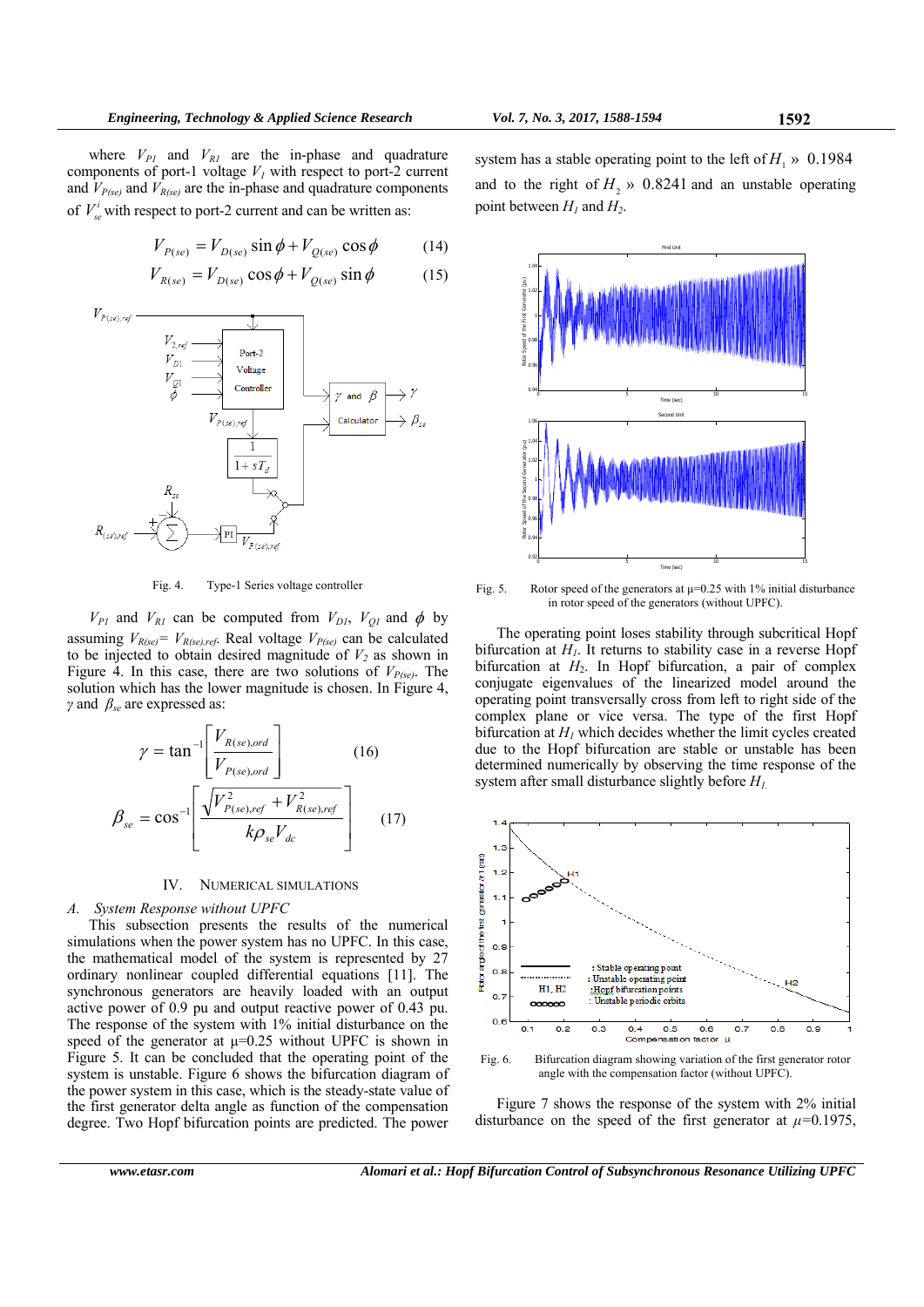which is slightly lower than  $H<sub>1</sub>$ . It can be concluded that the system operating point has an unstable behavior. Consequently, the type of this Hopf bifurcation is subcritical and the periodic solution emerging at the bifurcation point is unstable.



Fig. 7. Rotor speed of the generators at  $\mu$ =0.1975 (slightly lower than H<sub>1</sub>) with 2% initial disturbance in rotor speed of generator (without UPFC).

#### *B. System Response with UPFC*

The system response in case of adding UPFC after 2% initial disturbance in generator rotor speed at  $\mu$ =0.6 is shown in Figure 8. In fact, testing of the system at all values of  $\mu$  shows that the system operating point does not lose stability for all realistic values of compensation factor. Hence, the system never experiences any bifurcations for this case. As a result, it can be concluded that UPFC has succussed in stabilizing the system operating point at all realistic bifurcation parameters and therefore the Hopf bifurcation will never occur for all values of the compensation factor.

## V. CONCLUSIONS

In this study, a controller is designed and considered for UPFC to control bifurcations of subsynchronous resonance in multi-machine power system. The system considered is a modified version of the second system of the IEEE second benchmark model of subsynchronous resonance where the compensation degree  $\mu = X_c/X_L$  is the bifurcation parameter. UPFC is used as a powerful technique based on economic and technical considerations for controlling active and reactive power flows in ac transmission lines as well as controlling the bus voltage. It can also be used to improve the power system stability with the help of the Power System Stabilizer (PSS). When UPFC is not included, it is found that as the compensation factor increases the system operating point loses stability through subcritical Hopf bifurcation point at relatively early compensation degree before regaining the stability at a very late compensation level in a reverse Hopf bifurcation. When UPFC is added to the system, the analysis does not



predict any bifurcations at all realistic compensation degrees and therefore one can conclude that the UPFC and its controllers have succussed in eliminating all bifurcations of the

power system at all practical compensation degrees.

Fig. 8. Rotor speed of the first and second generator at  $\mu$  = 0.60 with 2% initial disturbance in rotor speed of generator (with UPFC controller).

#### **REFERENCES**

- [1] W. Zhu, R. R. Mohler, R. Spce, W. A. Mittelstadt, D. Maratukulman, "Hopf Bifurcation in a SMIB Power System with SSR", IEEE Trans. on Power Systems, Vol. 11, No. 3, pp. 1579-1584, 1996
- [2] A. M. Harb, Application of bifurcation theory to subsynchronous resonance in power systems, Doctoral Dissertation, Virginia Polytechnic Institute and State University, USA, 1996
- [3] A. M. Harb, M. S. Widyan, "Modern nonlinear theory as applied to SSR of the IEEE second benchmark model", IEEE Bologna Power Tech. 2003 Conf., Bologna, Italy, June 23–26, 2003
- [4] A. M. Harb, M. S. Widyan, "Chaos and bifurcation control of SSR in the IEEE second benchmark model", Chaos, Solitons and Fractals Journal, Vol. 21, pp. 537–552, 2004
- [5] N.G. Hingorani, L. Gyugyi, Understanding FACTS, IEEE Press, New York, 2000.
- [6] Cigre/IEEE FACTS Working Group, FACTS Overview, IEEE Power Engineering Society, No. 95 TP108, 1995
- [7] C. A. Canizares, "Power Flow and Transient Stability Models of FACTS Controllers for Voltage and Angle Stability Studies", Proceedings of the 2000 IEEE/PES Winter Meeting, Singapore, January, 2000
- [8] M. S. Widyan, "Controlling Chaos and Bifurcations of SSR Using TCSC", International Journal of Modelling and Simulation, Vol. 30, No. 3, pp. 308-314, 2010
- [9] M. S. Widyan, "Controlling chaos and bifurcations of SMIB power system experiencing SSR phenomenon using SSSC", International Journal of Electrical Power and Energy Systems, Vol. 49, pp. 66–75, 2013
- [10] IEEE SSR Working Group, "Second Benchmark Model for Computer Simulation of Subsynchronous Resonance", IEEE Trans. on Power Apparatus and Systems. Vol. PAS- 104, No. 5, 1057-1064, 1985